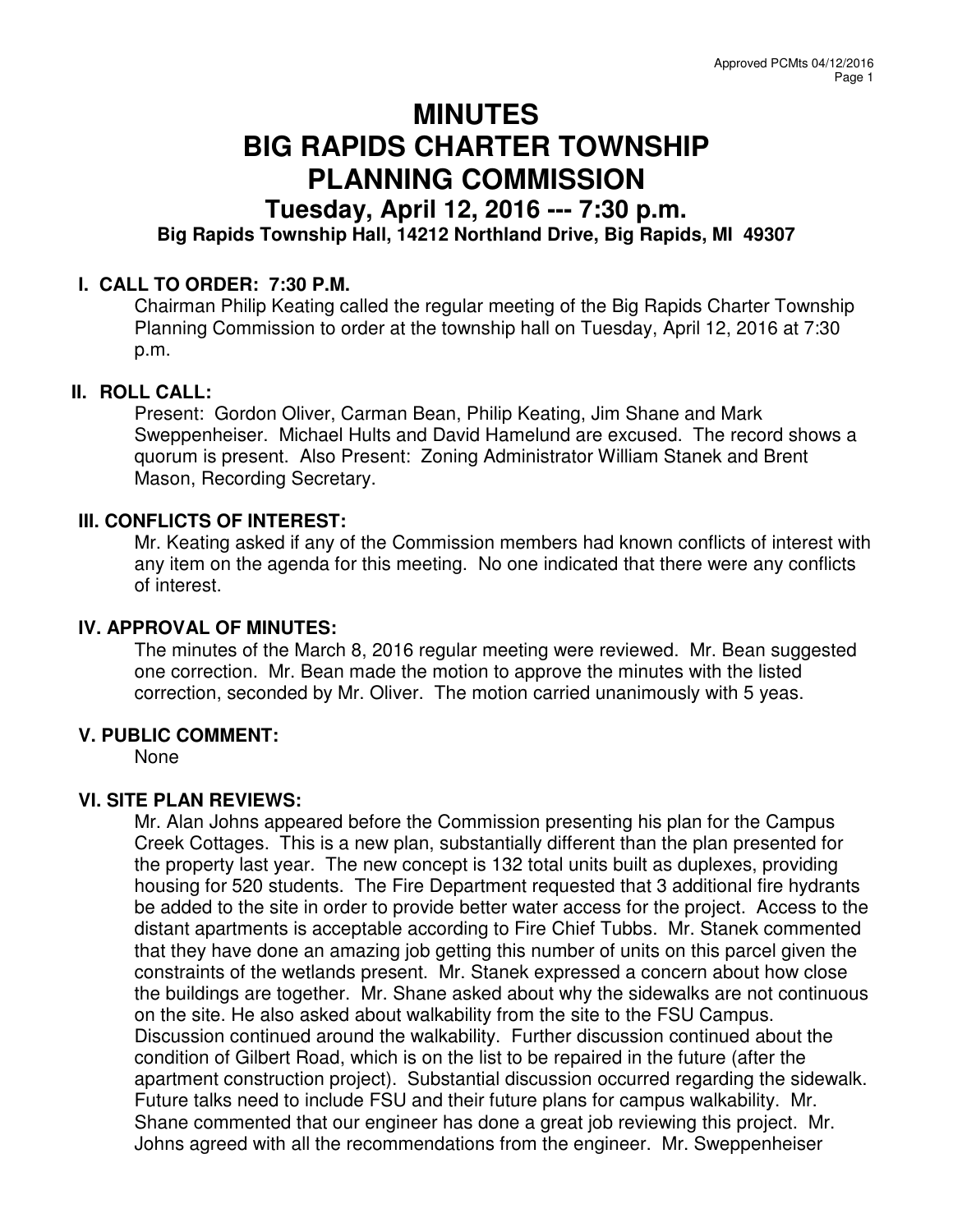commented that he was proud of the commission for sticking with the sidewalk issue. Mr. Keating asked when Mr. Johns wanted to get the project started. Mr. Johns answered that he would like to start excavation this summer and hopes to be able to lease for the 2017-2018 school year. Mr. Johns asked about the material that would be required to pave the sidewalk. There was discussion about asphalt versus concrete. Mr. Shane made a motion that the site plan be approved subject to meeting the engineer's requirements and that a sidewalk be provided from the property to Northland Drive. Mr. Bean supported the motion. Mr. Keating asked for any other discussion. Mr. Keating is concerned about the fact that there is no sidewalk on the west side of Northland Drive, and requiring a sidewalk that doesn't connect to another sidewalk doesn't seem to make sense. More talk occurred about inviting MDOT and FSU into the discussion process. Discussion revolved around the timing of a sidewalk along the west side of Northland Drive and the responsibility for that sidewalk. It was mentioned that the students are going to travel along the shortest route possible and may not utilize a sidewalk along Northland Drive. The commission reviewed the aerial view of the properties to assess possible locations for pedestrian travel and sidewalks. Mr. Keating asked Mr. Johns if they had taken pedestrian travel into consideration during their planning. Mr. Johns stated that they would prefer the students walk to the north directly onto FSU's property and provide a path to Northland Drive. Mr. Keating came back to the original motion, and suggested that the approval of the motion be subject to the developer providing a pedestrian pathway for their residents out to Northland Drive. Mr. Johns expressed concern about who was going to design the sidewalk, because it would not be on his property. Mr. Johns asked what the township was going to do with Gilbert Road, and Mr. Stanek stated that the Township has a Road Committee that review and recommends which roads are considered for repair and what those repairs should be. Mr. Johns suggested that when Gilbert Road is repaired, that would be a good time for a sidewalk to be incorporated into the plan. Mr. Bean redirected the discussion back to the motion. More discussion occurred about the sidewalk. Mr. Shane restated his modified motion to approve the site plan subject to meeting the fire department and the engineer's requirements, and needing a plan to provide a sidewalk to Northland Drive before any Certificates of Occupancy will be issued. The motion carried with 5 yeas. Mr. Johns thanked the Commission for being so easy to work with.

Mr. Keating introduced the Menards Lumberyard Warehouse expansion project. There is not a representative present. Mr. Mason reviewed the engineer's letter and the changes in the storm water handling that have been modified since last year's plan submission. The new changes will provide for adequate storm water retention/detention on the site at the north side of the property along the 15 Mile Road stub. The only item that was still missing from the new site plan is a fire department access driveway from the 15 Mile Road stub to the N.E. corner of the new yard addition. This has been discussed with the previous project manager. Mr. Oezer suggested that the driveway be a condition to the approval of this site plan. Mr. Keating asked if there were requirements that have to be met regarding the construction of that driveway. Mr. Keating suggested that it be built to the requirements of a county gravel road. Concern was voiced that the roadway would need to be maintained in the winter. Mr. Bean moved that the Site Plan for Menards Expansion be approved providing that they comply with engineer's requirements and that they install and maintain the fire safety access road according to county road commission